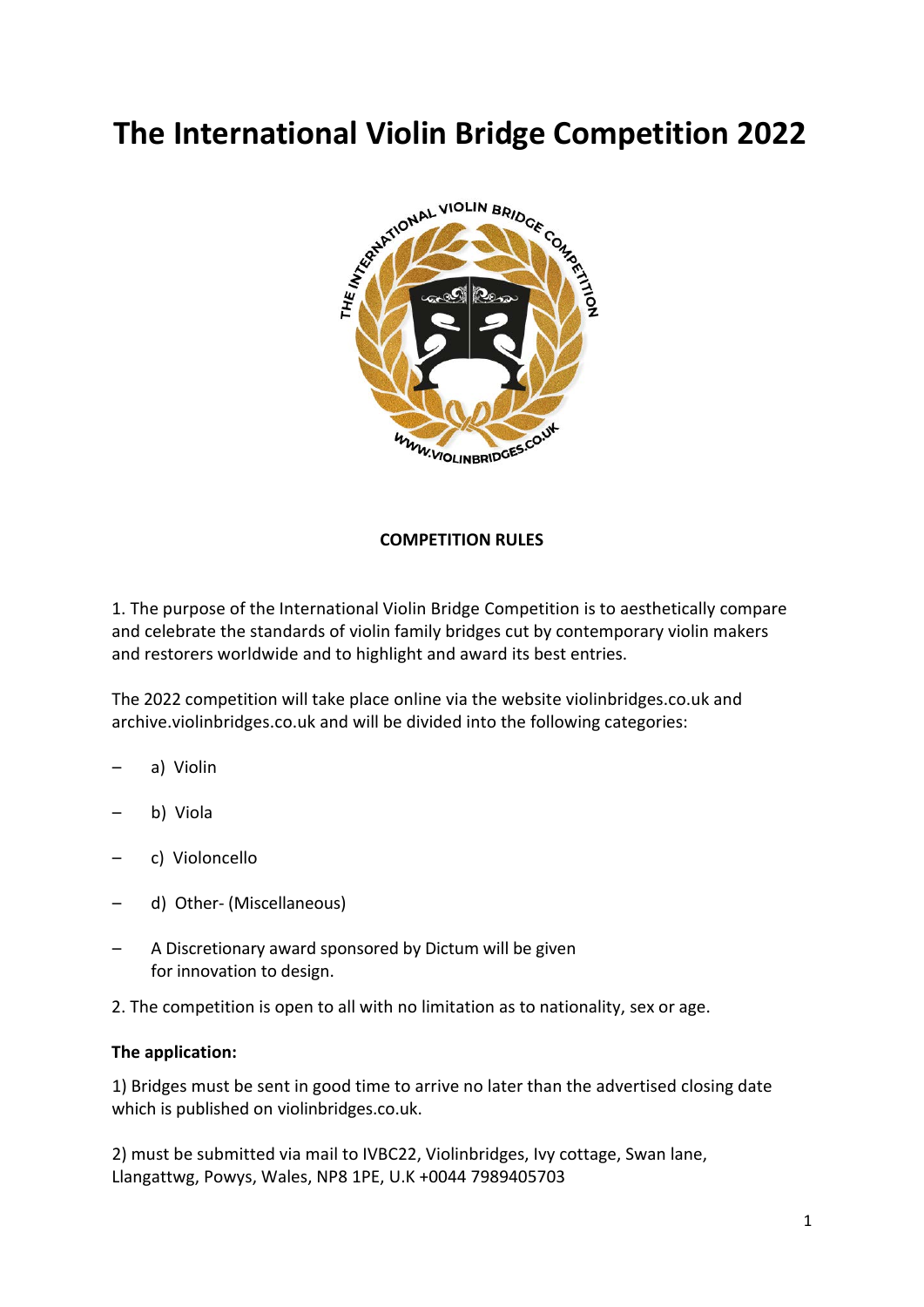3) must be completed, signed and dated which implies acceptance of all rules relating to this Competition. The application must also include the following:

a) Each application must include a copy of the website payment receipt.

b) First name, surname, date of birth, nationality and complete address of the entrant, as well as the date and place of cutting of the bridge. If entered by employer, employers name and contacts.

c) A brief curriculum vitae and a photograph in colour of the contestant

d) By Signing this application form applicant authorises the Organisation to:

– reproduce and publish the photographs of the applicant and the entered bridge/s;

The admission fees will not be reimbursed if the applicant decides not to participate in the Competition.

Incomplete applications will be considered, best efforts will be made to try and contact the applicant to complete missing information.

Applications should be Paid Online via the website violinbridges.co.uk

3. Each contestant may submit no more than three bridges per category and no more than twelve in total. If a shop with multiple employees the limit is as above per person.

The Bridges presented must have been cut the year of the competition and dated underneath the arch. In this format Day/Month/Year 21/12/22

4. The jury will not admit Bridges to the Competition that:

a) do not arrive before the published deadline.

b) are not cut by the applicant or their employees.

c) attempt to defame, impersonate, slander or mis represent others.

d) are unanimously considered by the jury, to be incompatible with the level of the competition.

6. The Bridge Entry must be sent by tracked postage to the competition address above before or on the closing date advertised on the site.

All expenses concerning shipment are to be met by the applicant.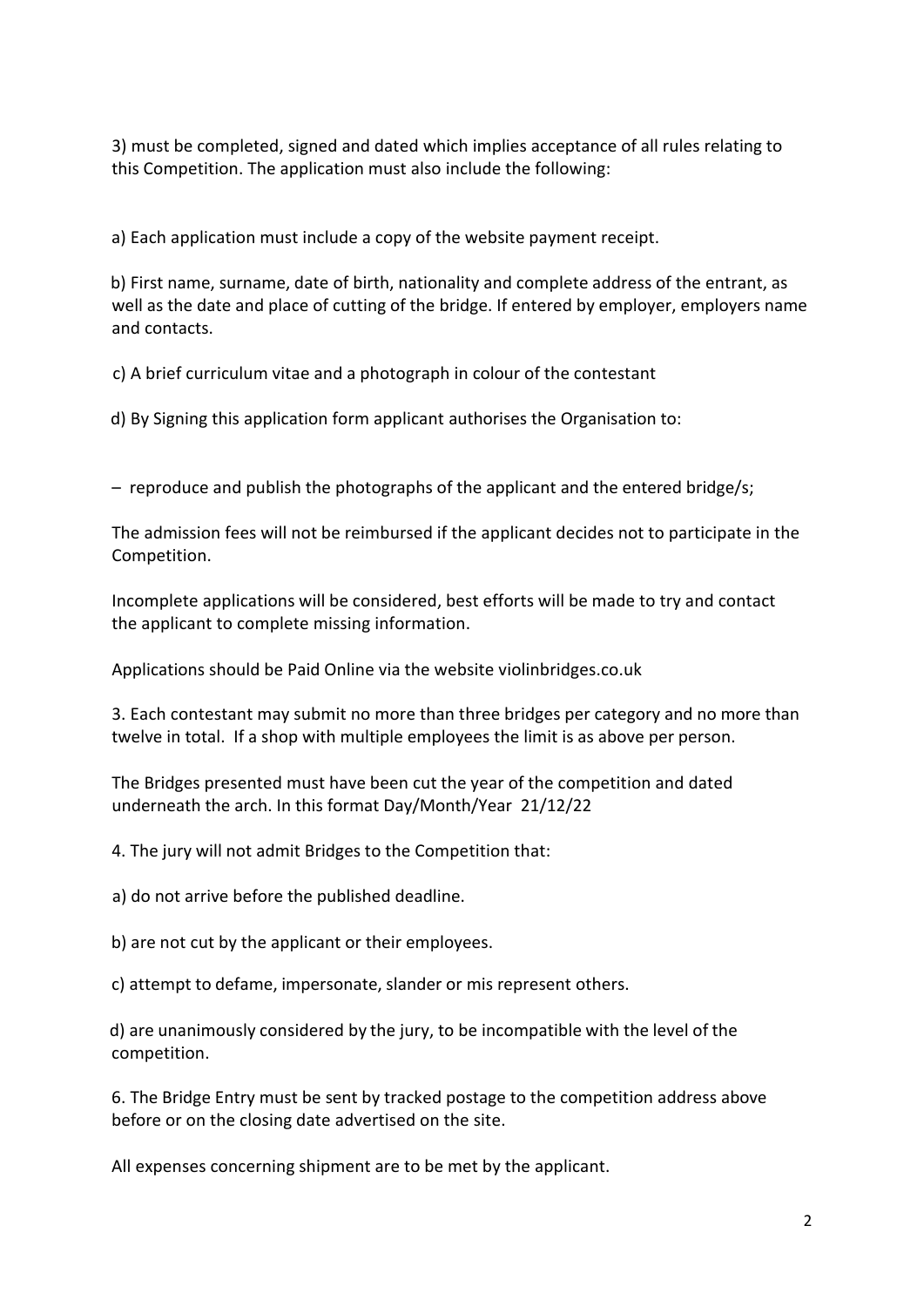- 7. All decisions of the jury are final.
- 8. Each entry will be awarded a maximum of 400 points (100 points per juror).

Each mark - from 1 to 10

i) workmanship, ii) material choice [unconventional ones not excluded if their purpose will be manifest] , iii) finish, iv) design and function, v) overall appearance and style (including the branded stamp)

- 9. The Competition offers these awards: Gold, Silver and discretionary merit.
- for the best violin bridge: gold, silver.
- for the best viola bridge: gold, silver.
- for the best cello bridge: gold, silver.
- for the best other bridge : gold, silver.

All contestants admitted to the competition will receive a certificate of participation and will be added to archive.violinbridges.co.uk permanent archive. They can be returned by special arrangement which will incur further postage and processing costs. A selection of Bridges will be added to Violin Bridges II Book published by Black Mountains Press 2022. Which will be available to buy on the violinbridges.co.uk website.

10. The competition deadline, results and closing date may change due to international postage or events beyond our control.

11. The awards will be announced on the date advertised and the results will be posted on violinbridges.co.uk

12. In the event of any controversy arising from the interpretation or the application of the above Rules the organisers decision is final.

13. Twelve Bridges will be chosen to be added to the published celebratory calender will be available.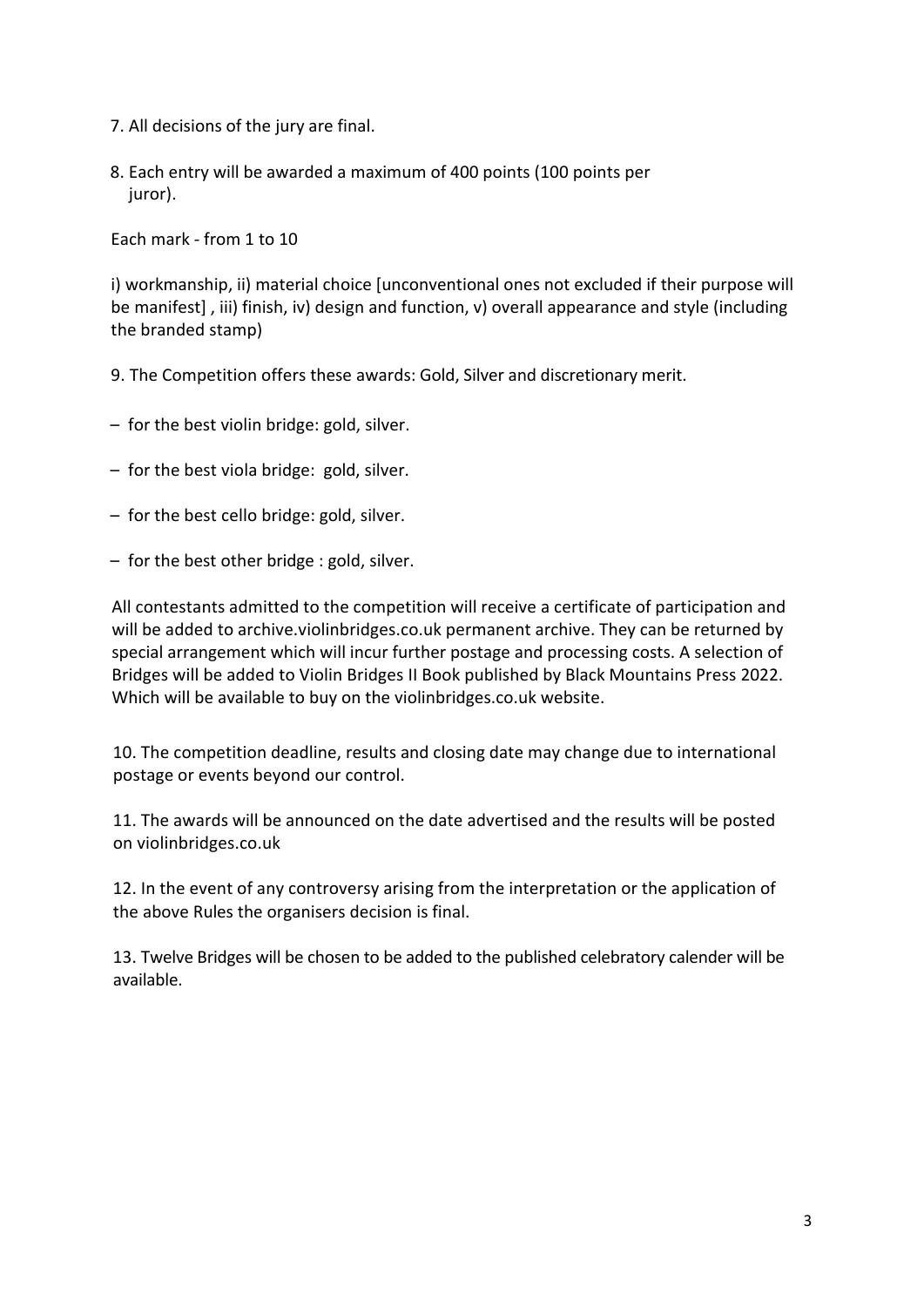### **APPLICATION FORM**

| Surname               | First name |
|-----------------------|------------|
|                       |            |
| <b>Address</b>        |            |
| City                  |            |
| State/Province        |            |
| Postal Code           |            |
| Tel /Home             | Work       |
| E-mail                |            |
| Additional info       |            |
| Bridge stamp details: |            |
| Website address:      |            |

I would like to enter The International Violin Bridge Competition in the following Categories:

Please list how many in each category, NB maximum of two per category.

I wish one or more of my Bridges to be considered for the Dictum innovative design award.

Violin (s) Viola (s) Cello (s) **Other** 

Total enrollment fee, £50 per

Registration invoice number.

# **Application Fee Link : https://violinbridges.co.uk/product/registration/**